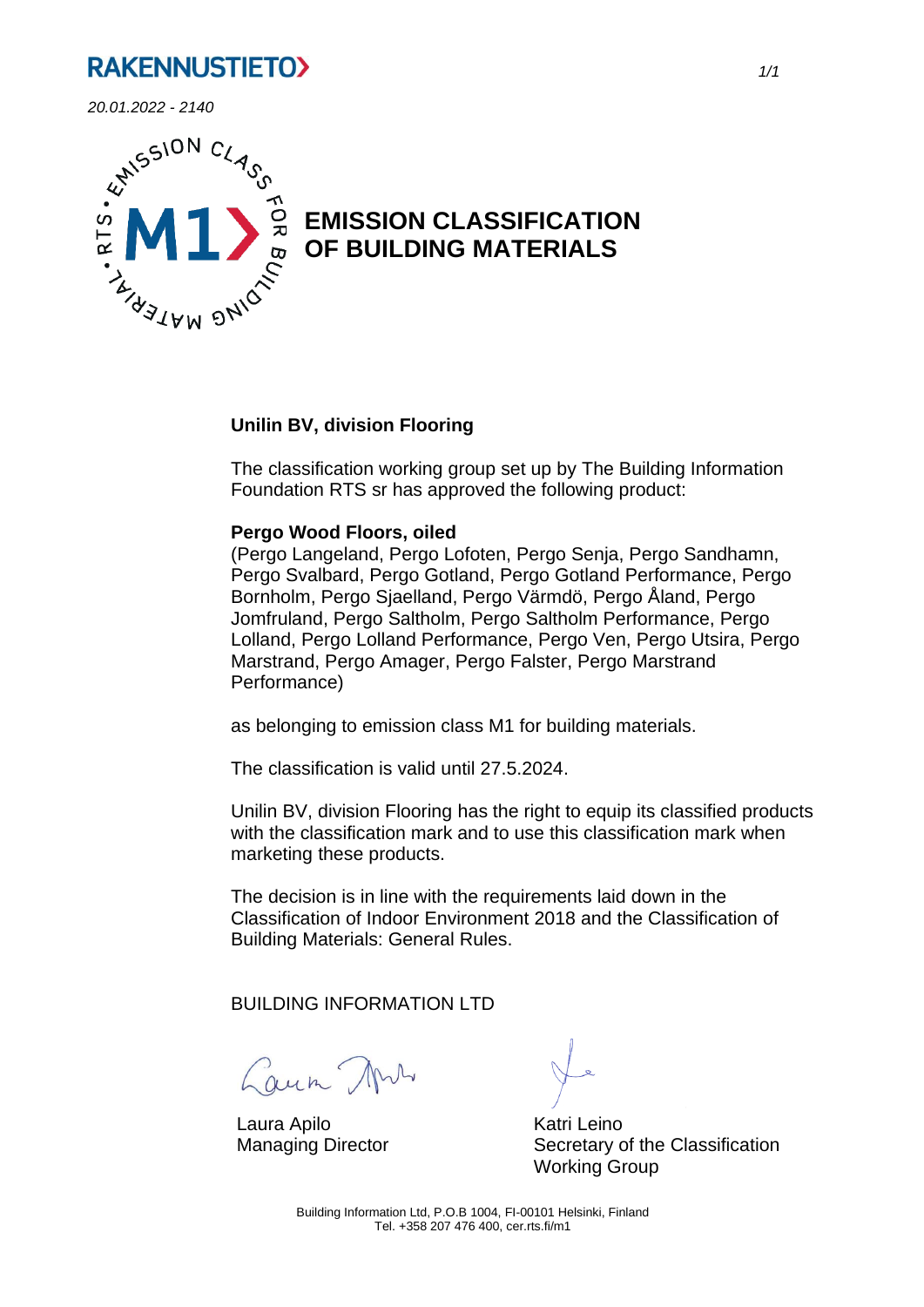*20.01.2022 - 2141*



# **EMISSION CLASSIFICATION OF BUILDING MATERIALS**

#### **Unilin BV, division Flooring**

The classification working group set up by The Building Information Foundation RTS sr has approved the following product:

#### **Pergo Wood Floors, lacquered**

(Pergo Langeland, Pergo Lofoten, Pergo Senja, Pergo Sandhamn, Pergo Svalbard, Pergo Gotland, Pergo Gotland Performance, Pergo Bornholm, Pergo Sjaelland, Pergo Värmdö, Pergo Åland, Pergo Jomfruland, Pergo Saltholm, Pergo Saltholm Performance, Pergo Lolland, Pergo Lolland Performance, Pergo Ven, Pergo Utsira, Pergo Marstrand, Pergo Amager, Pergo Falster, Pergo Marstrand Performance)

as belonging to emission class M1 for building materials.

The classification is valid until 27.5.2024.

Unilin BV, division Flooring has the right to equip its classified products with the classification mark and to use this classification mark when marketing these products.

The decision is in line with the requirements laid down in the Classification of Indoor Environment 2018 and the Classification of Building Materials: General Rules.

BUILDING INFORMATION LTD

Caun Ans

Laura Apilo Managing Director

Katri Leino Secretary of the Classification Working Group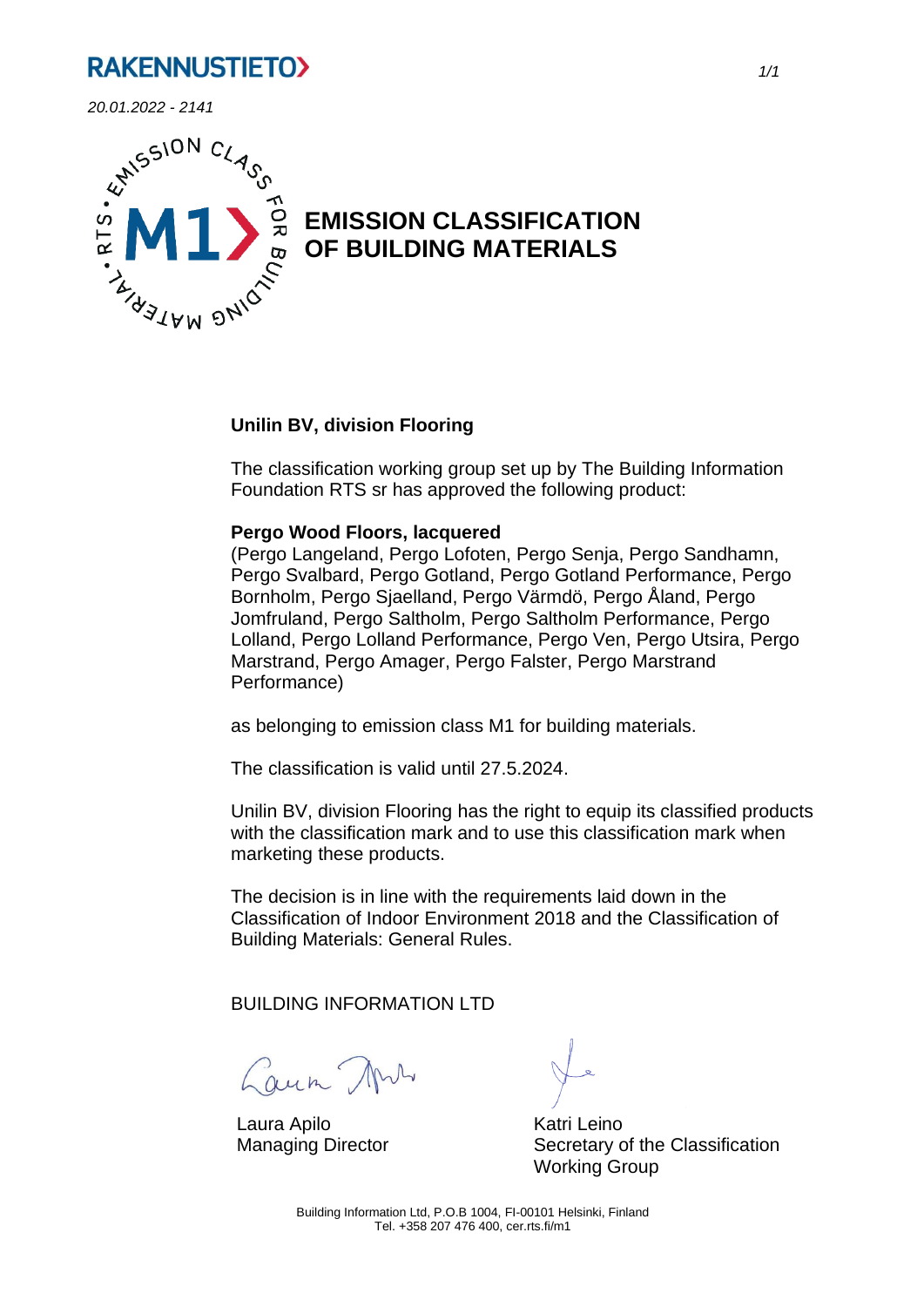*20.01.2022 - 2142*



# **EMISSION CLASSIFICATION OF BUILDING MATERIALS**

#### **Unilin BV, division Flooring**

The classification working group set up by The Building Information Foundation RTS sr has approved the following product:

#### **Pergo Wood Floors, lacquered & fumed**

(Pergo Langeland, Pergo Lofoten, Pergo Senja, Pergo Sandhamn, Pergo Svalbard, Pergo Gotland, Pergo Gotland Performance, Pergo Bornholm, Pergo Sjaelland, Pergo Värmdö, Pergo Åland, Pergo Jomfruland, Pergo Saltholm, Pergo Saltholm Performance, Pergo Lolland, Pergo Lolland Performance, Pergo Ven, Pergo Utsira, Pergo Marstrand, Pergo Amager, Pergo Falster, Pergo Marstrand Performance)

as belonging to emission class M1 for building materials.

The classification is valid until 27.5.2024.

Unilin BV, division Flooring has the right to equip its classified products with the classification mark and to use this classification mark when marketing these products.

The decision is in line with the requirements laid down in the Classification of Indoor Environment 2018 and the Classification of Building Materials: General Rules.

BUILDING INFORMATION LTD

Caun Ans

Laura Apilo Managing Director

Katri Leino Secretary of the Classification Working Group